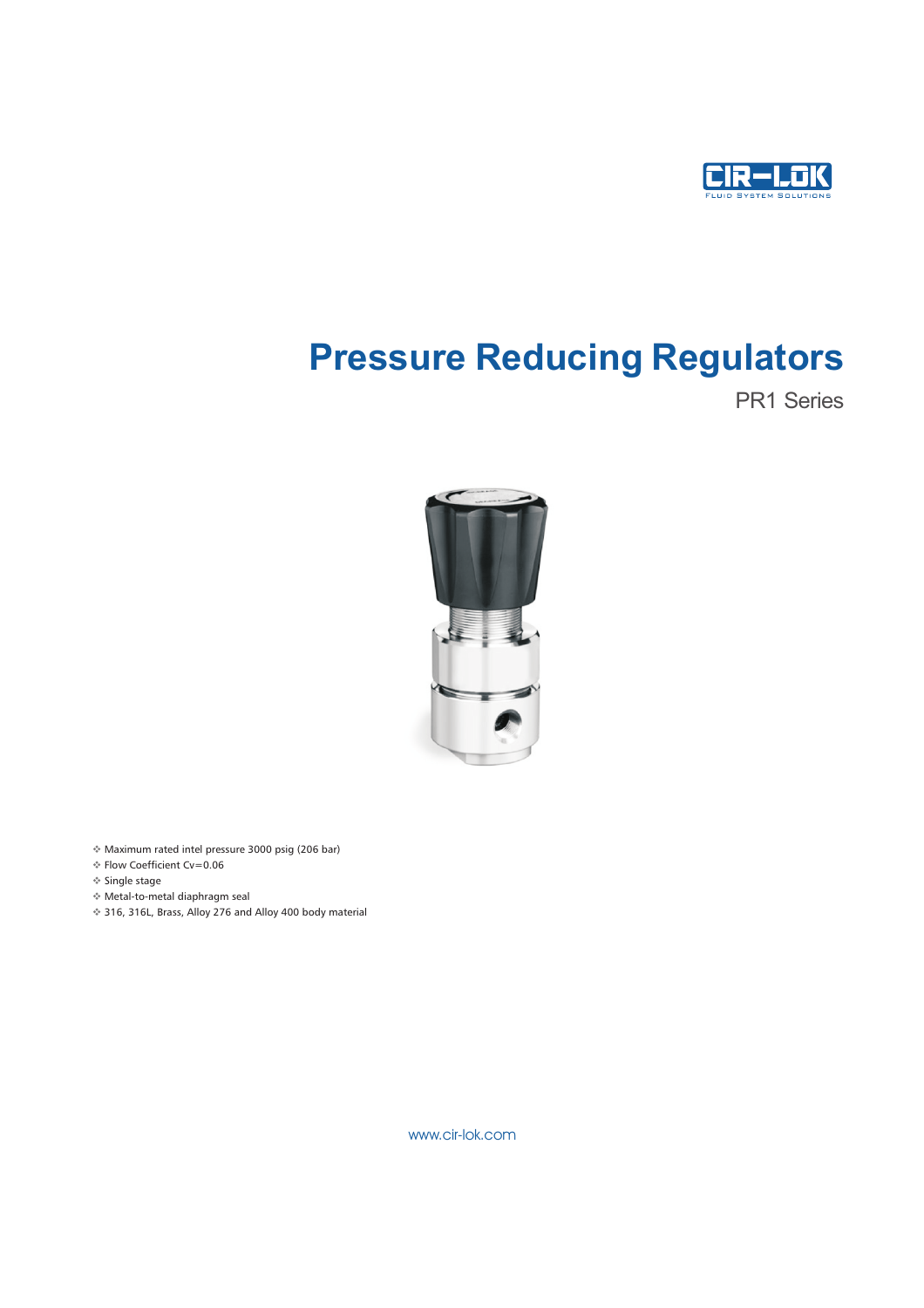

# Pressure Reducing Regulators-PR1

The CIR-LOK PR1 Series is a compact, lightweight high purity single-stage regulator for specialty, flammable and industrial gas.

# Applications

- v Laboratory and point-of-use gas systems
- v Sampling systems, zero, span and calibration analyzer gases
- v Specialty and industrial gas cylinder regulator
- v Chromatograph flame detector fuel supply

## Features

- v Compact
- v Designed to minimize contamination and provide accurate regulation of any corrosive, noncorrosive, or toxic gas
- v Brass model provides added economy for control of non-corrosive media
- v Metal-to-metal diaphragm to body seal ensures minimum inboard and outboard leakage
- v Convoluted diaphragm delivers excellent accuracy and long service life
- v Panel mounting is available

# Operating Parameters

- $*$  Maximum Inlet Pressure 3000 psig (206 bar)
- v Outlet Pressure Ranges
- 0-25 psig ( 0-1.7 bar), 0-50 psig (0-3.4 bar), 0-100 psig (0-6.9 bar), 0-250 psig (0-17.2 bar), 0-500 psig (0-34.5 bar)
- v Design Proof Pressure 150% maximum rated
- v Leakage

 Internal: bubble-tight External: design to meet  $\leqslant 2$  x 10<sup> $\textdegree$ </sup> atm cc/sec He

- ◆ Operating Temperature PCTFE: -40°F to 176°F (-40°C to 80°C) PEEK: -40°F to 392°F (-40°C to 200°C) PI: -40°F to 500°F (-40°C to 260°C)
- **Elow Capacity**
- $Cv = 0.06$

# Cleaning

v CGA4.1 and ASTM G93 Grade C

#### Int ernal Volume

 $\div 6$  cc

## Weight (without gauges)

v 2 lbs / 0.9 kg

## Wetted Material

- v Body
- 316L S. S., Brass, Alloy276 or Alloy400
- v Bonnet
- 300 series S. S., Brass
- v Diaphragm 316 S. S., Elgiloy®
- v Seat
- PEEK, PCTFE, PI
- v Remaining Parts
	- 316 S. S., Brass, Alloy276 or Alloy400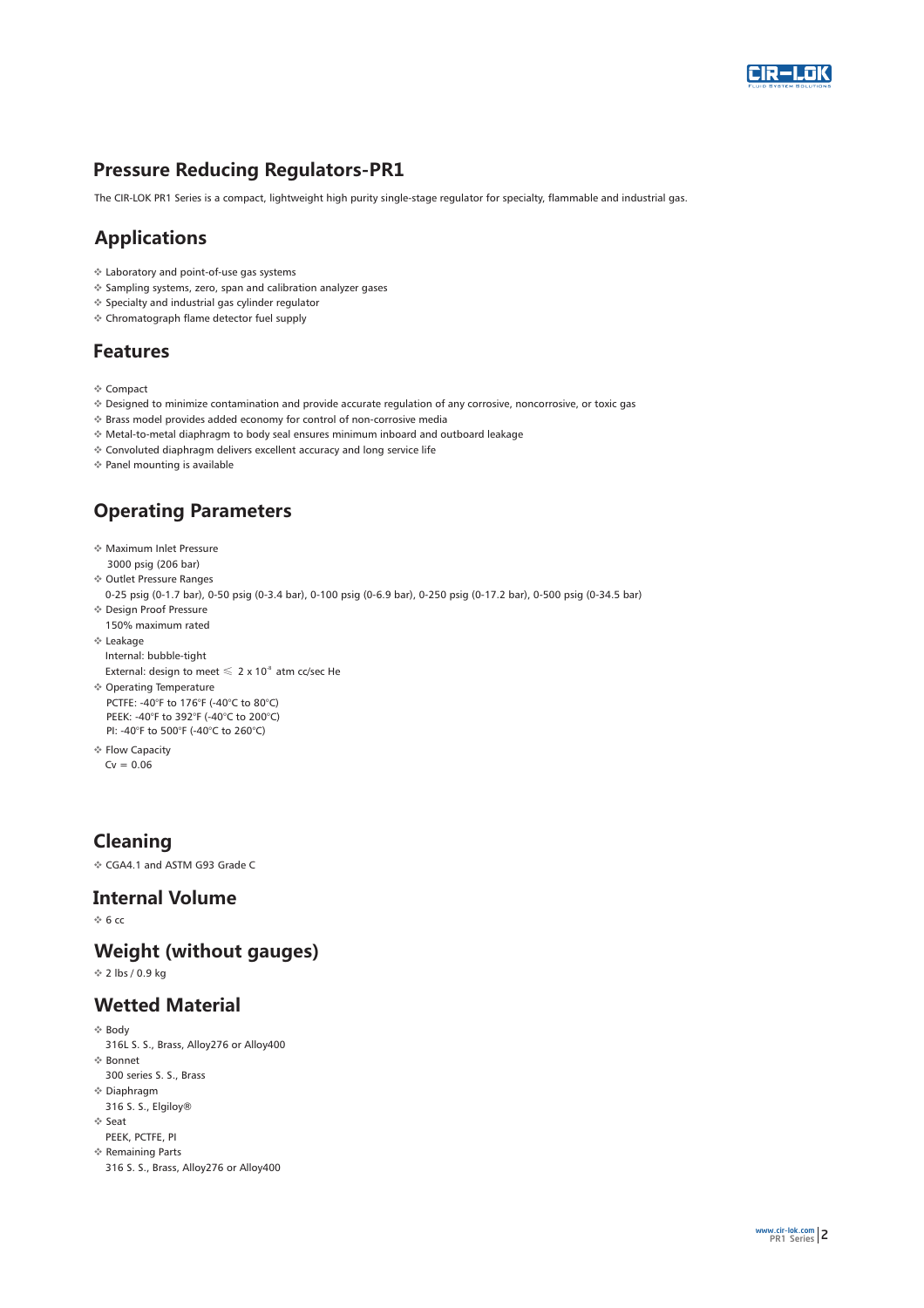

#### Dimensions In. [millimeter]



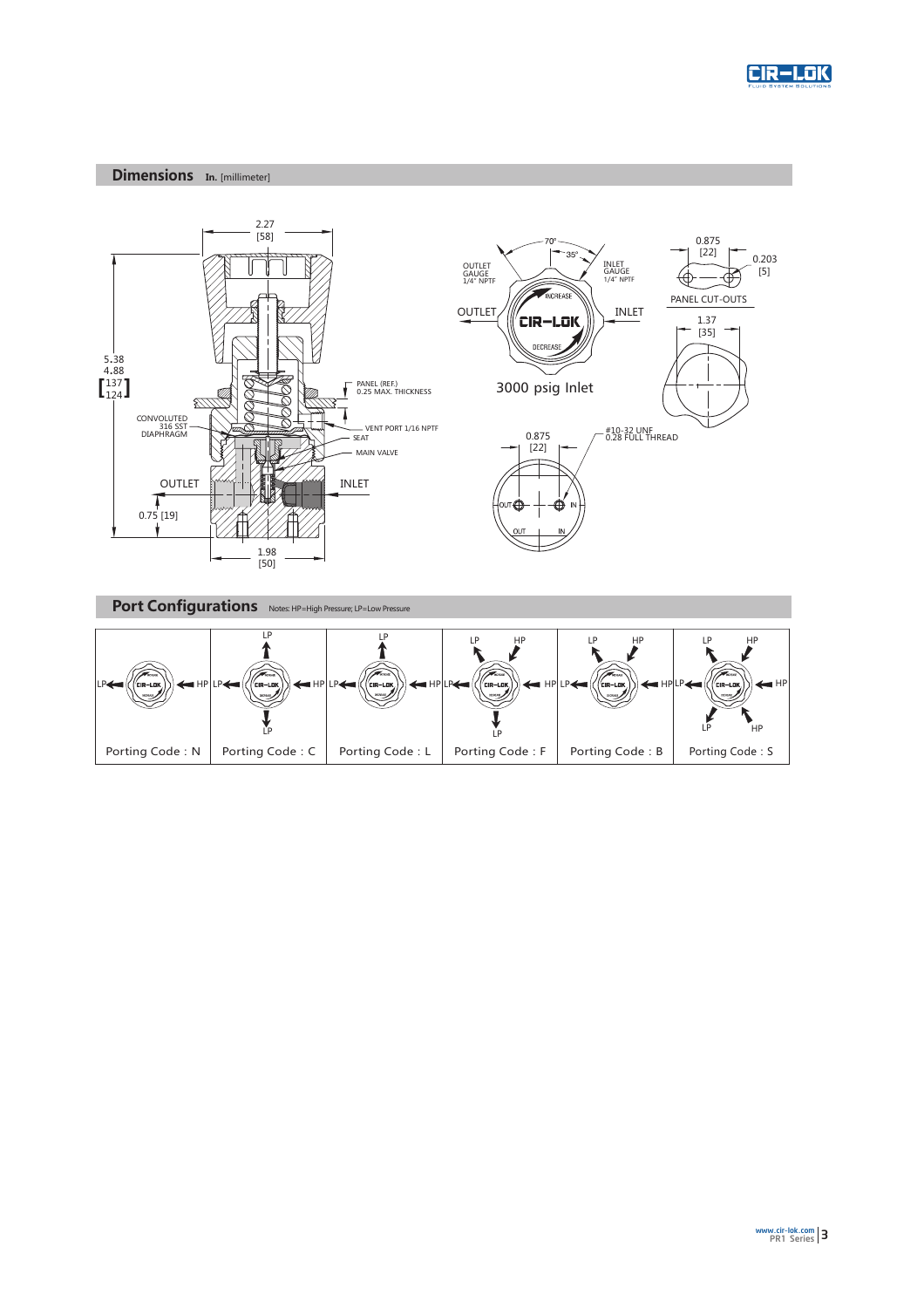





## Flow Charts